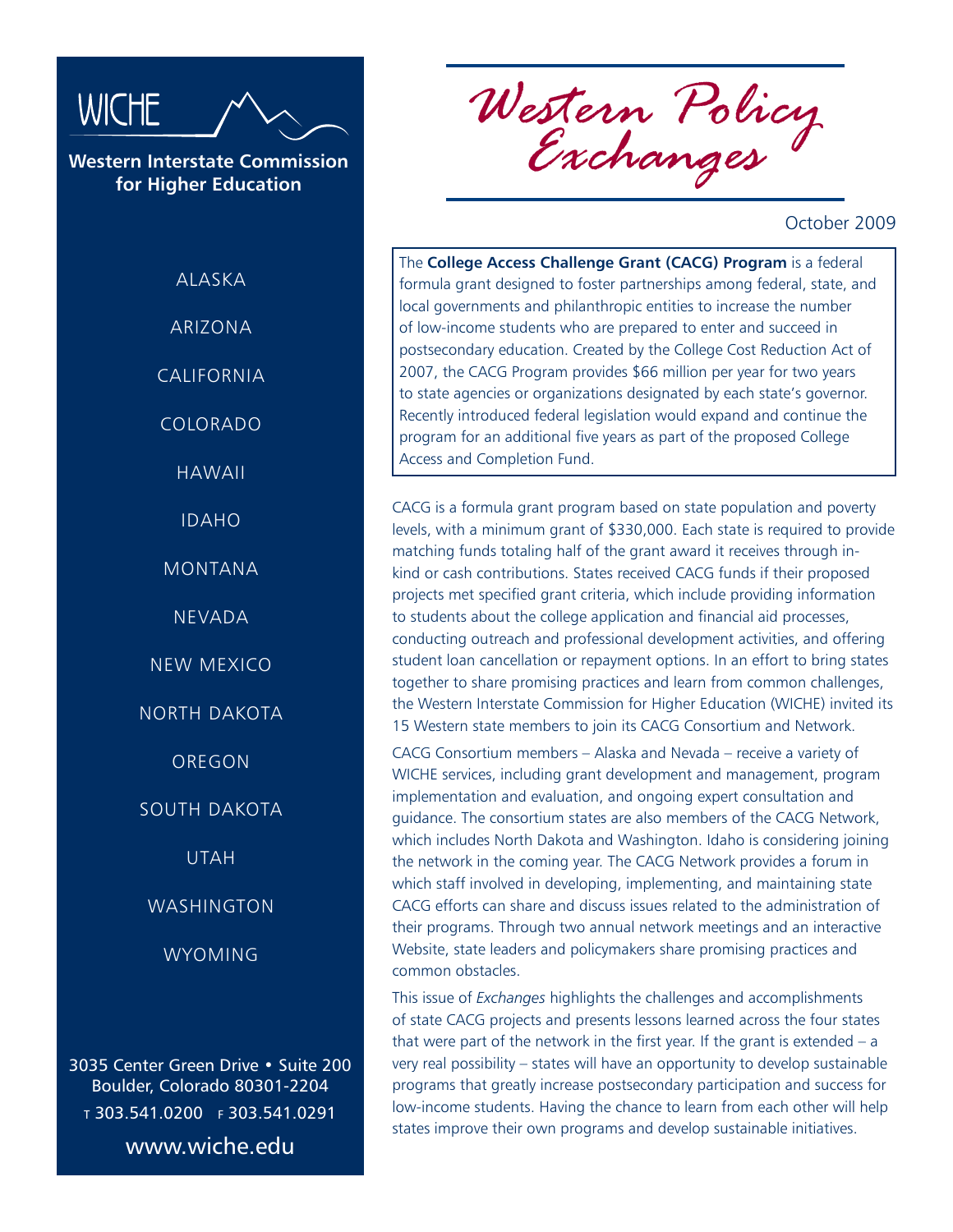## **Alaska**

For far too many Alaskans, education and training beyond high school is not a priority. The state's collegegoing and completion rates are among the lowest in the nation, and policymakers face significant obstacles as they attempt to increase college access and success, particularly among low-income or first-generation students and their families. A 2007 Institute for Higher Education Policy (IHEP) report commissioned by the state noted that Alaska's younger population was not educationally prepared to sustain or enhance the state's economy and workforce in the coming years as the baby boomer generation begins to retire. The report also recommended the establishment of a peer mentor program in the state as one strategy to increase college access. $1$ 

In response to the findings and recommendations of IHEP's report, the Alaska Commission on Postsecondary Education (ACPE) used the state's CACG award to partner with the Anchorage School District (ASD) and the University of Alaska (UA) to develop and implement a pilot peer-mentoring program. Basing its program on the National College Advising Corps "near peer" model, Alaska has successfully recruited, hired, trained, and integrated two college/career guides into Robert Service High School in Anchorage.

#### *Project Overview*

Alaska's CACG project is housed in the outreach division of ACPE, which is tasked with early awareness and intervention activities for Alaska youth. The goals of Alaska's CACG project include fostering college awareness; increasing the rate of enrollment in postsecondary education for all students, with an emphasis on underserved populations; and developing strategies for program sustainability.

Funds from the CACG Program allowed Alaska to continue the coordination of college access services that were already underway. The state created the College Access Advisory Team in 2007 for the purpose of identifying gaps in Alaska's college pipeline and formulating a strategy for creating a college-going culture. Once Alaska was awarded CACG funds, an internal workgroup composed of key stakeholders was established to guide CACG project development and implementation.

An extensive planning process preceded the implementation of Alaska's CACG project. ACPE convened an internal workgroup of 15 key stakeholders, including state and national partners, who met every two weeks for the purpose of guiding and refining the development and implementation of the pilot program. Alaska's CACG project director also reconvened the statewide College Access Advisory Team, which was instrumental in the creation of the initial CACG project design. This group of key business, community, education, and government leaders continues to play a major role in the program's expansion and sustainability.

#### *Outcomes*

Services to students at Robert Service High began on March 2, 2009, and the program is already making an impact after only a few months of operation. The college/career guides are both recent University of Alaska Anchorage graduates and offer a unique perspective that supplements and enhances current counseling activities. To date, 1,208 students at Service High have received outreach services, ranging from individualized college and career advising to information about financial aid and college entrance exams.

The program boasts several other achievements. The college/career guides administered the Universal Encouragement Program online survey, which provides school leadership and counselors with vital information for individual guidance on career and educational pursuits. The survey also provides a student body profile which will be used to establish program baseline data about students' attitudes, values, and planning for education or training beyond high school. During the six week survey period, a total of 444 students, or 24 percent of the student body, responded. The guides also assessed over 50 percent of the high school's seniors regarding their current education and career plans. Student body surveys and interviews will continue during year two, producing ongoing data that will help to track college access and success at the pilot location as the project moves forward.

Additionally, the guides provided information about postsecondary preparation, planning, and career exploration during classroom presentations, program marketing, and a financial aid night organized by ACPE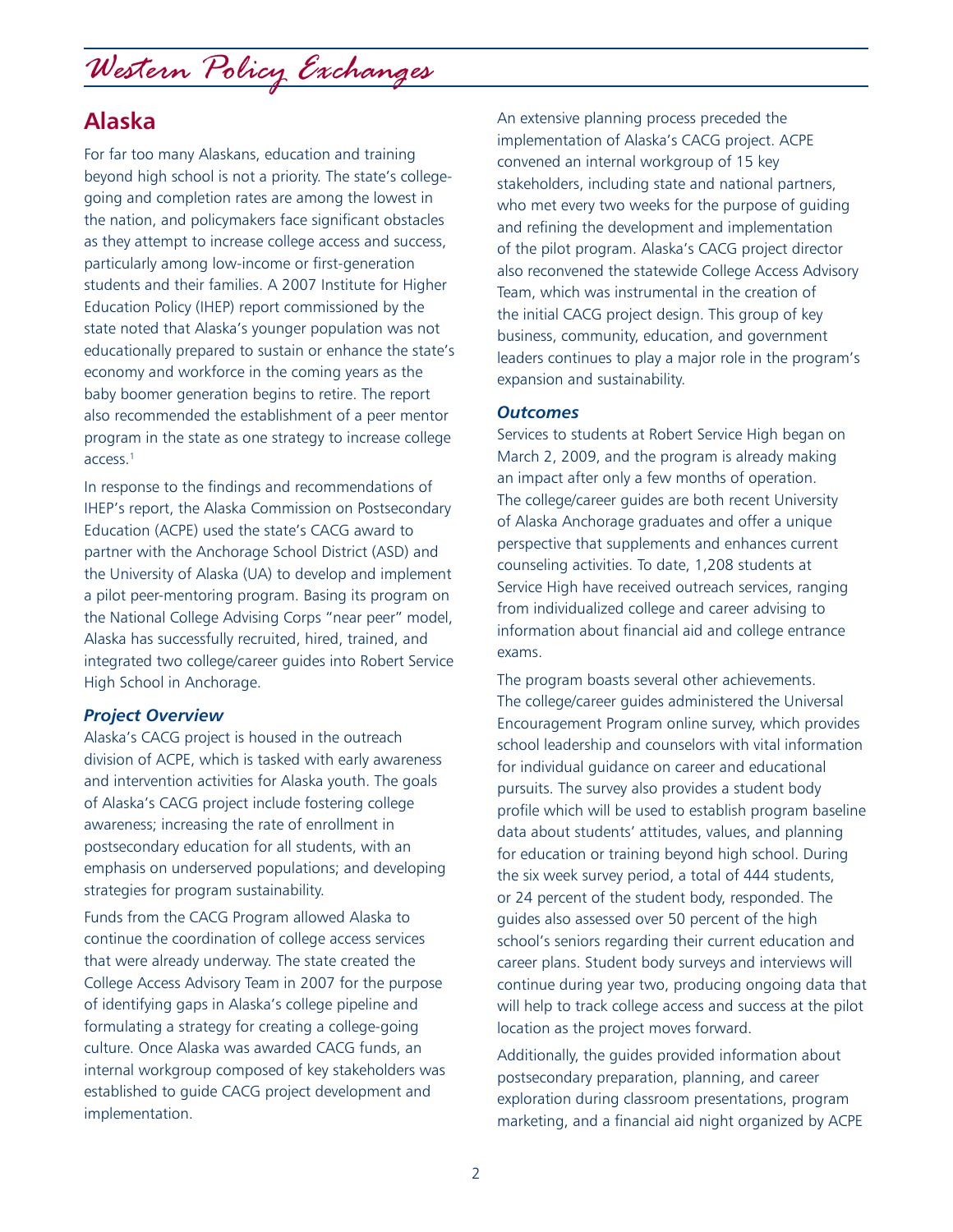3

and hosted by Service High. The guides reached out to a wide range of students – including those who weren't on the college prep track and 180 English as a Second Language (ESL) students – to explain the importance and benefits of college participation and completion. In addition, the guides exposed Service High students to the Alaska Career Information System (AKCIS), a Webbased information tool designed to help teens and adults explore career and educational opportunities in Alaska and throughout the U.S.

Onsite coordination with existing programs and activities was crucial to project success and also helped to avoid duplication of current counseling efforts at Service High. Prior to program implementation, ACPE met with school leadership, as well as the entire Service High counseling staff to establish how to best integrate CACG project activities with existing services. Once the college/career guides were in place, they were able to supplement and enhance college access efforts throughout the school with the aid of key school personnel.

Alaska's CACG work has led to several additional outcomes that will play a role in sustaining this and related efforts in the state. One example: A comprehensive database to track program activity and success, created by ACPE. This database could possibly serve as a template for a tool capable of tracking college participation and completion across the entire state.

In the future the University of Alaska System will play an increasingly important role in creating program capacity and sustainability, helping ACPE coordinate the training of future college/career guides and assisting with the development of program infrastructure.

#### *Challenges*

In addition to the general lack of a college-going culture in the state of Alaska, the demographics of Service High pose significant obstacles to the goal of increasing college enrollment during the pilot phase of the project. Service High has the most diverse student body in the Anchorage School District, and current data show a steady decline in postsecondary enrollments over the past three school years – from roughly 70 percent in 2005-06 to 55 percent in 2007- 08. Reversing this trend is going to be a challenge, but the alignment of CACG and ACPE college access goals

has the potential to change current attitudes and values towards education beyond high school, not only at Service High but across the entire state.

### **Nevada**

Nevada faces unique challenges in raising the level of college awareness and participation within the state. Recent studies have shown that while the number of jobs requiring some form of postsecondary education in the state is expected to rise, Nevada consistently ranks near the bottom in college access and attainment.<sup>2</sup> Far too many state residents lack basic knowledge about the college preparation process, not to mention the different types of support available to students and their families.

Governor Jim Gibbons designated the Nevada P-16 Advisory Council to have executive oversight over the state's CACG program. The Nevada P-16 Advisory Council was created in statute during the 2007 legislative session and consists of K-12, higher education, and business representatives appointed by the governor, the Nevada Assembly, and the Nevada Senate. In an effort to increase college awareness and participation, the Nevada P-16 Advisory Council partnered with the Nevada System of Higher Education (NSHE) and WICHE to expand and further implement NSHE's existing Go To College program. The centerpiece of Nevada's CACG plan is a public information campaign designed to foster a college-going culture in the state, while communicating college and workforce readiness expectations. The campaign's core message is that college is a necessary and attainable goal for all students.

#### *Project Overview*

The state's P-16 Advisory Council – which is charged with strengthening coordination between elementary, secondary, and higher education systems to ensure that pupils in the 12th grade are adequately prepared to make the transition from high school to college or careers – oversees Nevada's CACG activities. Council members are expected to take advantage of their contacts in the K-12, higher education, and business communities to push the college access goals outlined in the CACG Program. NSHE serves as the program's fiscal agent, while WICHE administers Nevada's grant on behalf of the P-16 Advisory Council.

*Western Policy Exchanges*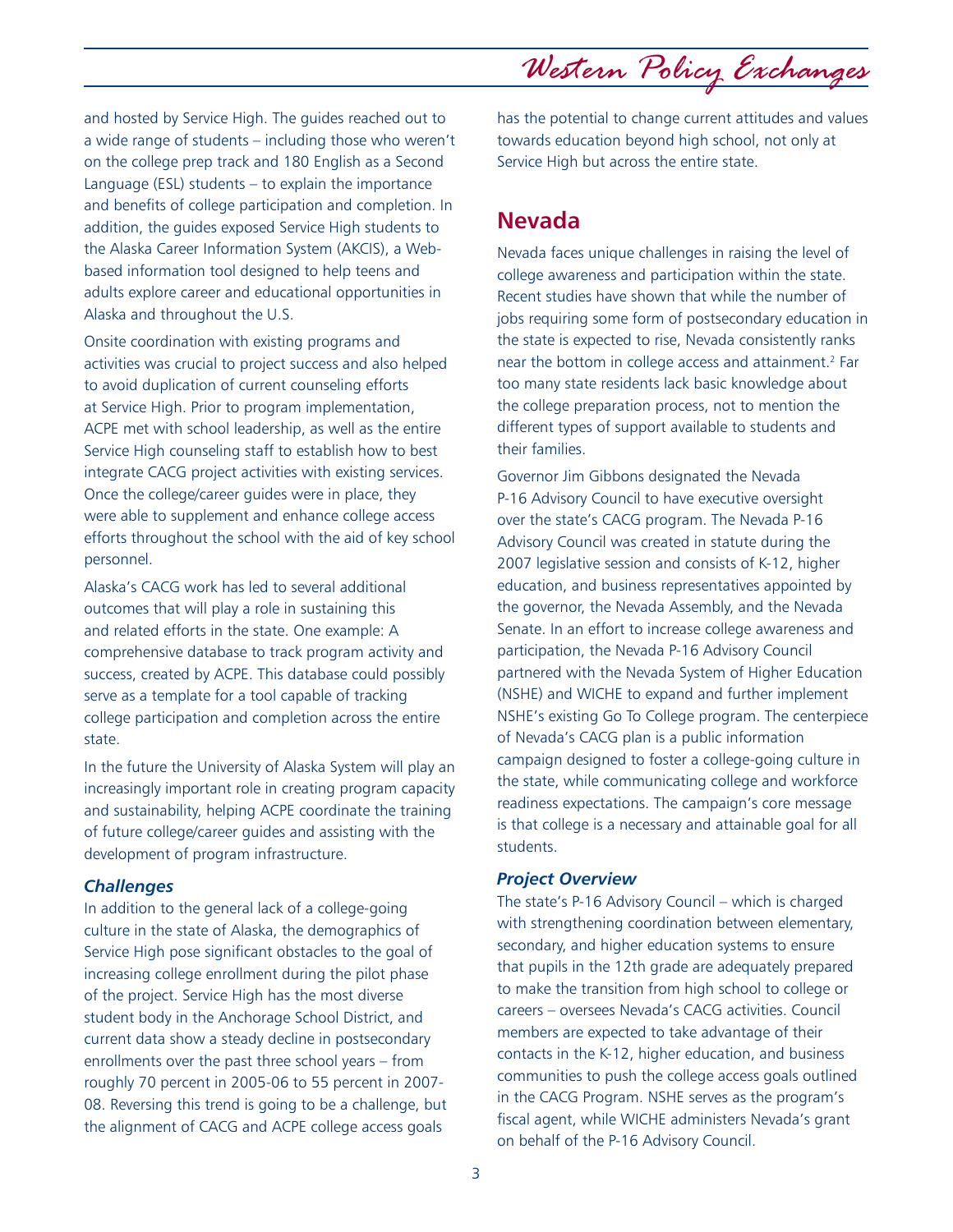Nevada's CACG project goals include increasing the number of students who pursue education and training beyond high school; creating a statewide college access network of education professionals and stakeholders; and developing organizational methods and capacity to sustain program activities.

Nevada's information campaign consists of three distinct yet complementary pieces. Classroom visits targeted at students in the 3rd, 6th, and 8th grades in low-income schools will feature representatives from the business and higher education communities, who will stress the importance of continuing education beyond high school. College access workshops for counselors and other education professionals will be held in Reno, Elko, and Las Vegas in an attempt to create a sustainable statewide network of education stakeholders to share best practices and coordinate efforts. In addition, an intensive marketing campaign, aimed primarily at high school students, uses television ads, print materials, social networking, and a campaign Website to spread the message that college is for everyone.

Nevada's Go To College campaign complements and expands upon existing NSHE initiatives designed to create a college-going culture in the state. NSHE already publishes "The College Journey" brochure for students, parents, and counselors, detailing the requirements for college attendance in Nevada. Further, the goals of the Nevada's CACG project fit well with NSHE's other college access activities, including TRiO programs at the University of Nevada's Las Vegas and Reno campuses, the statewide GEAR UP initiative (and the program at the University of Nevada, Las Vegas), the Dean's Future Scholars and Silver Scholars program, and the Millennium Scholarship Program.

#### *Outcomes*

Nevada's primary outcome during the first year of the grant related to the careful planning and coordination of its CACG activities. This will allow the campaign's three phases to aggressively unfold in year two. The state collected GEAR UP data from 2006-07 to measure college attitudes and awareness among Nevada students and their parents. This baseline data will be compared with future GEAR UP data to see if Nevada's public information campaign has had a positive effect on college awareness levels.

As part of the effort to recruit classroom speakers, NSHE developed a CACG frequently asked questions (FAQ) sheet and a speaker invitation form to distribute to business leaders and postsecondary professionals across the state, encouraging them to participate in Nevada's Go To College information campaign. NSHE also identified a strategy for increased distribution of "The College Journey" informational brochure to schools, counselors, students, and parents across the state. Additional brochures have been printed and will reach a wider audience as the grant moves forward.

KPS|3, an advertising agency located in Reno, was selected to assist with the development of an effective marketing campaign that will increase college awareness in the state. In addition to creating a Go To College Website, which will serve as the campaign's focal point, KPS|3 developed two television spots aimed at low-income students and their parents, created targeted Facebook ads, and designed a trifold Go To College brochure, which will be widely distributed across the state. Nevada's CACG advertising campaign will continue throughout the fall 2009 school semester and will, it is hoped, translate into increased college enrollment.

After Reno, Elko, and Las Vegas were selected as the sites of the first college access workshops, planning of the meetings began. The goal of the workshops is to introduce the Go To College campaign to school counselors and other education stakeholders and help them to better understand and take advantage of the numerous college access resources available to their students as a result of the state's CACG project. Further, these workshops will foster the creation of a sustainable statewide college access network that will continue after the CACG project comes to an end.

#### *Challenges*

To date, the greatest challenge facing Nevada's CACG project has been one of geography. Nevada is composed of several distinct regions, including two very urban communities – Clark County in the South, which includes Las Vegas, and Washoe County in the North, which includes Reno – and a number of sparsely populated rural communities scattered throughout the state. Trying to coordinate efforts between these areas has proved somewhat problematic, but full implementation of the state's information campaign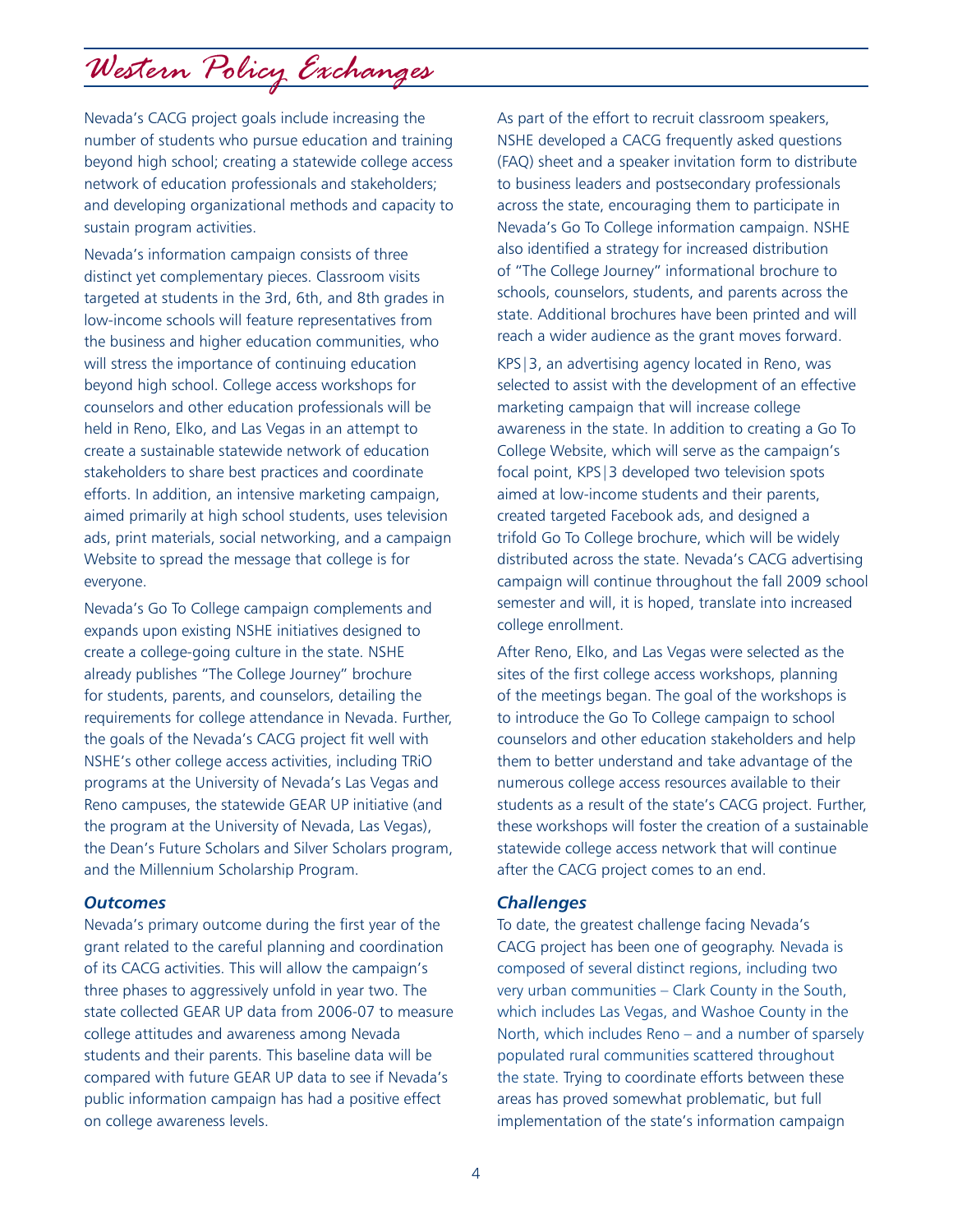in the coming year should allow each region to better manage college access efforts in the future.

After the project's meticulous planning process was complete, the Go To College information campaign commenced at the beginning of the 2009 fall semester. With classroom speakers lining up to visit low-income schools and the multimedia advertising campaign already underway, year two of Nevada's grant promises to be a busy and successful time. More importantly, because the college access activities and priorities of the P-16 Advisory Council and NSHE align well with the goals of the CACG Program, Nevada's Go To College campaign has the potential to change current attitudes and create a college-going culture throughout the state.

### **North Dakota**

North Dakota ranks in the top 10 nationally in collegegoing rates and high school completion, indicating that the state has been relatively successful in promoting a college-going culture. In designing its proposal for the CACG Program, the state elected to focus on developing a coordinated statewide college access network to reach students who may still be missing out on postsecondary opportunities.

#### *Project Overview*

North Dakota Governor John Hoeven chose the North Dakota University System (NDUS), which is the state's higher education agency, to implement the CACG project. NDUS is partnering in this effort with public and private postsecondary institutions, including the state's five tribal colleges, which serve predominantly American Indian students.

The partnership with the tribal colleges is crucial, as one of the emphases of the project is to improve postsecondary access and success for American Indian students. These students are four times more likely than the white students to live in poverty and two times less likely than Asian-American and white students to meet ACT benchmarks for English composition.

The state launched its project with three central goals:

- $\blacktriangleright$  To establish a statewide college access network.
- $\blacktriangleright$  To assess statewide progress toward increasing college access and factors surrounding accessibility.
- $\blacktriangleright$  To develop a state college access strategic plan.

North Dakota's access network, similar to the effort underway in the state of Washington (see below), was designed to foster coordination and collaboration among the diverse organizations and programs that provide college access services throughout the state. Currently, North Dakota lacks a mechanism to assess gaps in services, provide opportunities for networking and collaboration, and provide state-level leadership to the college access effort, particularly for low-income students. The network's overarching goal is to improve the state's capacity to work with underrepresented students and their parents in order to increase student enrollment and improve student success in postsecondary education.

To establish the network, the state invited a diverse group of public, private, and tribal higher education organizations, along with community agencies, to form a College Access Challenge Grant Steering Committee, which provides guidance for the overall project and forms the foundation of its college access network.

The project convened the first of what is planned to be an annual state college access conference to bring together the access providers, institutions, and students from across the state. Following this meeting the steering committee met to plan the direction of state college access efforts.

#### *Outcomes*

By reaching out to diverse stakeholders to form its steering committee, the project has laid a strong foundation for the development of an effective college access strategic plan in the second year. Project leaders have worked hard to build statewide momentum for collaboration and coordination by heavily involving many of the different stakeholders. These leaders anticipate that this bottom-up approach will likely result in an effective state college access strategic plan, which will be developed in the second year of the project.

NDUS also worked to bring effective partners on board early in the planning process. For example, the project included tribal colleges and engaged them in the strategic development of the project, which will likely prove to be an important step in improving access and success for American Indian students.

Additionally, the state reached out to the Bank of North Dakota, which was identified as a key partner at the outset of the process and provided funds for the state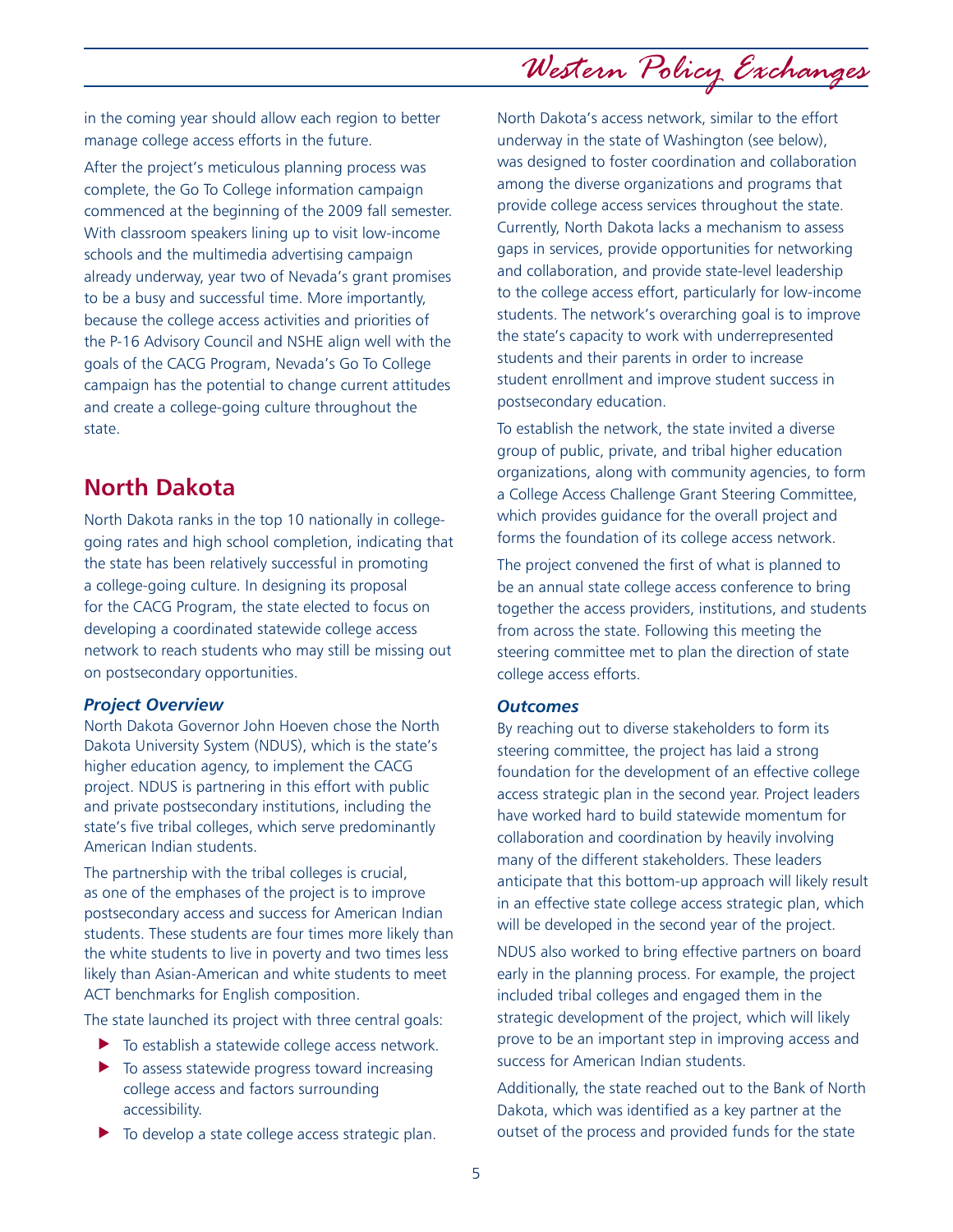matching portion of the grant. The project is using these funds to purchase off-the-shelf Web technology to launch a college access Web portal (www.ndcan.com), which provides information to parents, students, and school counselors, as well as career exploration, planning, and test preparation resources for high schools (some of these features are still being developed but are expected to launch soon). Using out-of-the-box technologies enabled the project to get its college access Website up and running relatively quickly, without the technical headaches that can delay "homegrown" Web projects.

In addition, as mentioned above, the project hosted a college access network conference. This statewide conference did not draw as many student attendees as organizers had hoped, but it did attract many school counselors and others who influence students, and it received positive media coverage, as well. As the project continues, the state is looking to reevaluate ways to stage the event in order to gain the maximum benefit. The event also provided an opportunity for members of the steering committee to convene to discuss future plans for the state's college access network.

The state is also beginning the process of gathering data via student surveys to accomplish its second goal: assessing its progress toward increasing college access and studying factors surrounding accessibility. Survey results will inform the strategic planning process and help guide North Dakota's college access effort.

#### *Challenges*

Like many of the other states, North Dakota lacked some of the baseline data necessary to evaluate the effectiveness of its efforts to reach and educate the target population about the importance of postsecondary education. Although broader measures of college-going and college success rates were available, it will take time to develop metrics that can accurately assess the project's impact. In addition, North Dakota's large CACG Steering Committee proved slightly unwieldy when it came to managing the grant. In response, the project team created an executive committee to handle this function, improving grant management without losing the broader input of the group. North Dakota's dedication to building an energized and broadly based foundation to drive the policy and practice changes will make the coming years of the effort more successful.

## **Washington**

The CACG effort in Washington began in an extremely favorable policy environment. In 2007 the state enacted the College Bound Scholarship Program, which promises to provide scholarships to low-income students to cover the tuition, fees, and a \$500 stipend for books (at public institution rates) as long as they promise to graduate from high school, demonstrate good citizenship, and enroll in a college or university. Students must sign up for the program in the 7th or 8th grade.

With the College Bound Scholarship as the centerpiece of the state's efforts to improve access and success in postsecondary education for low-income students, Washington chose to leverage its CACG funds to support this program as well as to expand other existing efforts and campaigns.

#### *Project Overview*

The governor designated the state's Higher Education Coordinating Board (HECB) to design and implement the state's CACG project. HECB identified these primary goals for the project:

- $\blacktriangleright$  Increasing the sign-up rate of low-income families for the College Bound Scholarship.
- $\blacktriangleright$  Increasing college awareness and financial aid opportunities for low-income students.
- $\blacktriangleright$  Providing college preparation activities (for instance, activities related to College Goal Sunday), tools, and resources for low-income students.

In developing Washington's proposal for the CACG Program, HECB elected to enter into partnerships with non-profit organizations by holding a subgrant competition. The general goal of the subgrant competition closely matched that of the CACG Program: to increase participation in the College Bound Scholarship Program, develop successful support models, and expand the capacity of existing services. HECB selected four organizations: The College Success Foundation, the Northwest Education Loan Association, the Metropolitan Development Council (Tacoma), and the Community Foundation of North Central Washington. The subgrantees have used CACG funds to stage events and otherwise publicize the scholarship opportunity, reaching out to low-income 7th and 8th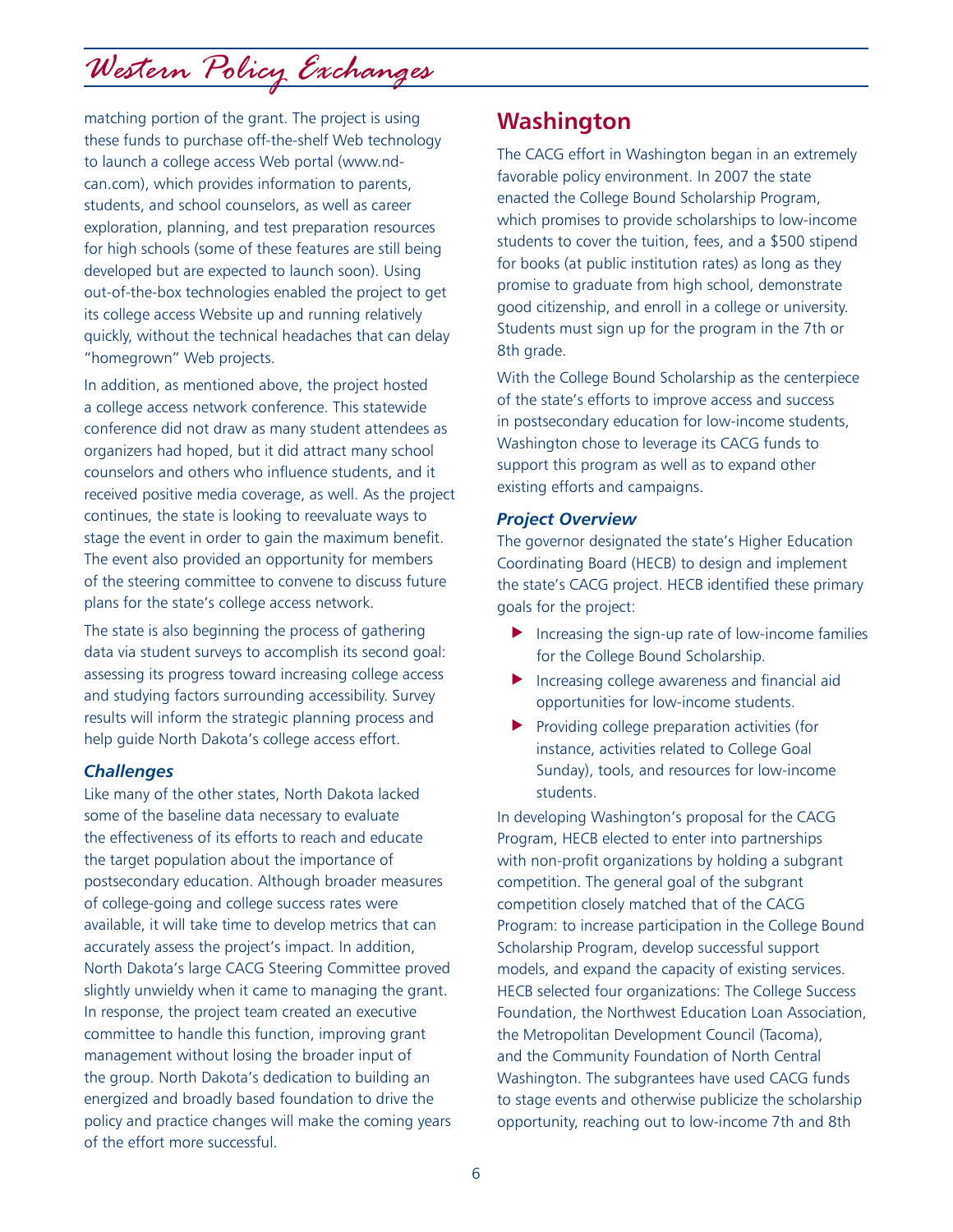graders and their families to encourage them to sign up for the program. The subgrantees have leveraged the CACG funding to develop and implement myriad models that provide support services to students from 6th grade to 12th grade.

#### *Outcomes*

Washington was able to launch its program more quickly and with fewer challenges than other states due to its extensive preplanning process and the decision to utilize the services of existing organizations rather than building a new one from scratch. By the time the state's CACG application was submitted to the U.S. Department of Education, the project team had already concluded the subgrant competition and received all proposals. The state announced the four winners in September 2008, only two weeks after the federal awards were granted. While other states had understandable difficulties in starting new programs, Washington's decision to take advantage of existing capacity in the nongovernmental sector allowed direct activities for students to begin relatively quickly.

The subgrantees were able to raise awareness about the College Bound Scholarship by partnering with public school systems to host events for 7th, 8th, and 9th graders and their families. Subgrantees also increased the number of College Goal Sunday events held throughout the state and expanded GEAR UP and TRiO activities in eligible schools while pushing eligible students to enroll in the scholarship program and support those who signed up.

The CACG funding came at a crucial time when the state was set to expand its outreach and implement the College Bound Scholarship program. The timeliness of the funding gave the state such an opportunity to elevate its services and outreach to a higher level, which has resulted in nearly doubling the sign-up numbers from the previous year.

The state set an ambitious goal of increasing participation of eligible students by 10 percent each year. The project has now gathered baseline participation information from school districts across the state. In the coming years it will be possible to more clearly evaluate progress toward this goal.

The next year of the grant should again proceed smoothly in Washington as the subgrantees continue their work. The project requires each subgrantee to

*Western Policy Exchanges*

evaluate their efforts thoroughly, and this should provide a wealth of information about the strategies used – both successful and unsuccessful ones – and help the state refine its approach to improving college access.

#### *Challenges*

In general, HECB avoided many of the challenges and difficulties that other states faced in starting their projects by engaging in an extremely detailed preplanning process and by taking advantage of already existing infrastructure in the form of subgrantees. The state and its partners have completed many activities that will likely lead to accomplishing its outcomes. As with other states' programs, however, it is difficult to evaluate the impact that these efforts will have on the broader goal of increasing access and success for low-income students this early in the program. As more data become available – documenting changes in the percent of the target population that signs up for the scholarship program and assessing student and family knowledge of college and financial aid options – the state will have a clearer picture of whether its outcomes have been achieved.

The nationwide economic downturn provided the biggest challenge to the HECB's CACG efforts. As noted earlier, the state could not develop and launch its one-stop college access Internet portal due to fiscal restrictions that resulted from the downturn. Project managers could do little to overcome this challenge, but the project expects to begin developing the portal in the second year of the grant. In fact, the state legislature has authorized the HECB to lead the development of a single, coordinated student access portal in the 2009 session, and the work is currently under way.

### **Lessons Learned**

The first year of the CACG Program has seen the creation of widely varied initiatives designed to accomplish the common goal of increasing the number of low-income students who are prepared to enter and succeed in postsecondary education. Although the four states discussed here have embarked on different projects, several common themes emerged that can benefit access programs as the grant continues.